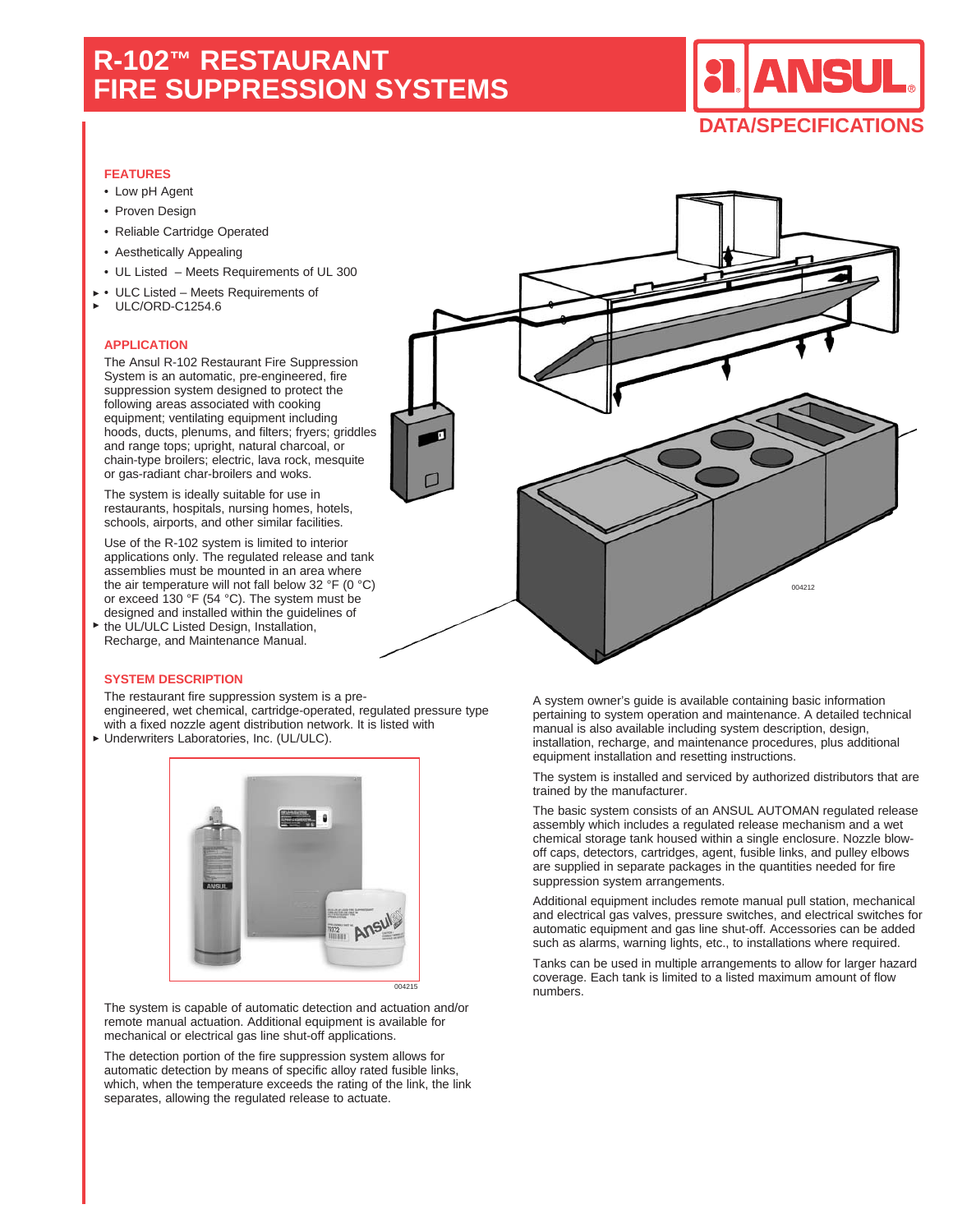#### **COMPONENT DESCRIPTION**

**Wet Chemical Agent –** The extinguishing agent is a mixture of organic salts designed for rapid flame knockdown and foam securement of grease related fires. It is available in plastic containers with instructions for wet chemical handling and usage.

**Agent Tank –** The agent tank is installed in a stainless steel enclosure or wall bracket. The tank is constructed of stainless steel.

Tanks are available in two sizes: 1.5 gallon  $(5.7 \text{ L})$  and 3.0 gallon  $(11.4 \text{ L})$ . The tanks have a working pressure of 100 psi (6.9 bar), a test pressure of 300 psi (20.7 bar), and a minimum burst pressure of 600 psi (41.4 bar).

The tank includes an adaptor/tube assembly. The adaptor is chrome-plated steel with a 1/4 in. NPT female gas inlet and a 3/8 in. NPT female agent outlet. The adaptor also contains a bursting disc seal which prevents

the siphoning of agent up the pipe during extreme temperature variations.

**Regulated Release Mechanism –** The regulated release mechanism is a spring-loaded, mechanical/pneumatic type capable of providing the expellant gas supply to one or two agent tanks, depending on the capacity of the gas cartridge used. It contains a factory installed regulator deadset at 100 psi (6.9 bar) with an internal relief of approximately 145 psi (10.0 bar). It has automatic actuation capabilities by a fusible link detection system and remote manual actuation by a mechanical pull station.

The regulated release mechanism contains a release assembly, regulator, expellant gas hose, and agent storage tank housed in a stainless steel enclosure with cover. The enclosure contains knockouts for 1/2 in. conduit. The cover contains an opening for a visual status indicator.

It is compatible with mechanical gas shut-off devices; or, when equipped with a field or factory-installed switch, it is compatible with electric gas line or appliance shut-off devices.

**Regulated Actuator Assembly –** When more than two agent tanks are required, the regulated actuator is available to provide expellant gas for additional tanks. It is connected to the cartridge receiver outlet of the regulated release mechanism providing simultaneous agent discharge. It contains a regulated actuator deadset at 100 psi (6.9 bar) with an internal relief of approximately 145 psi (10.0 bar). It has automatic actuation capabilities by a fusible link detection system and remote manual actuation by a mechanical pull station.

The regulated actuator assembly contains a regulated actuator, regulator, expellant gas hose, and agent tank housed in a stainless steel enclosure with cover. The enclosure contains knockouts to permit installation of the expellant gas line.

**Discharge Nozzles –** Each discharge nozzle is tested and listed with the R-102 system for a specific application. Nozzle tips are stamped with the flow number designation (1/2, 1, 2, and 3). Each nozzle must have a metal or rubber blow-off cap to keep the nozzle tip orifice free of cooking grease build-up.

#### **APPROVALS**

Applicable Standards: ULI listed under EX-3470; ULC listed under CEX-747; meets requirements of NFPA 96 (Standard for the Installation of Equipment for the Removal of Smoke and Grease-Laden Vapors from Commercial Cooking Equipment); NFPA 17A (Standard on Wet Chemical Extinguishing Systems).

#### **ORDERING INFORMATION**

Order all system components through your local authorized Ansul Distributor.



# **SPECIFICATIONS**

An Ansul R-102 Fire Suppression System shall be furnished. The system shall be capable of protecting all hazard areas associated with cooking equipment.

# **1.0 GENERAL**

#### **1.1 References**

- 1.1.1 Underwriters Laboratories, Inc. (UL)
	- 1.1.1.1 UL Standard 1254
	- 1.1.1.2 UL Standard 300
- 1.1.2 Underwriters Laboratories of Canada (ULC) 1.1.2.1 ULC/ORD-C 1254.6
- 1.1.3 National Fire Protection Association (NFPA) 1.1.3.1 NFPA 96 1.1.3.2 NFPA 17A

#### **1.2 Submittals**

- 1.2.1 Submit two sets of manufacturer's data sheets
- 1.2.2 Submit two sets of piping design drawings

#### **1.3 System Description**

- 1.3.1 The system shall be an automatic fire suppression system using a wet chemical agent for grease related fires.
- 1.3.2 The system shall be capable of suppressing fires in the following areas associated with cooking equipment: ventilating equipment including hoods, ducts, plenums, and filters; fryers; griddles and range tops; upright, natural charcoal, or chain-type broilers; electric, lava rock, mesquite or gas-radiant charbroilers.
- 1.3.3 The system shall be the pre-engineered type having minimum and maximum guidelines established by the manufacturer and listed by Underwriters Laboratories, Inc. (UL).
- 1.3.4 The system shall be installed and serviced by personnel trained by the manufacturer.
- 1.3.5 The system shall be capable of protecting cooking appliances by utilizing either dedicated appliance protection and/or overlapping appliance protection.

#### **1.4 Quality Control**

- 1.4.1 Manufacturer: The R-102 Restaurant Fire Suppression System shall be manufactured by a company with at least thirty years experience in the design and manufacture of pre-engineered fire suppression systems. The manufacturer shall be ISO 9001 registered.
- 1.4.2 Certificates: The wet agent shall be a specially formulated, aqueous solution of organic salts with a pH range between 7.8 – 8.2, designed for flame knockdown and foam securement of grease-related fires.